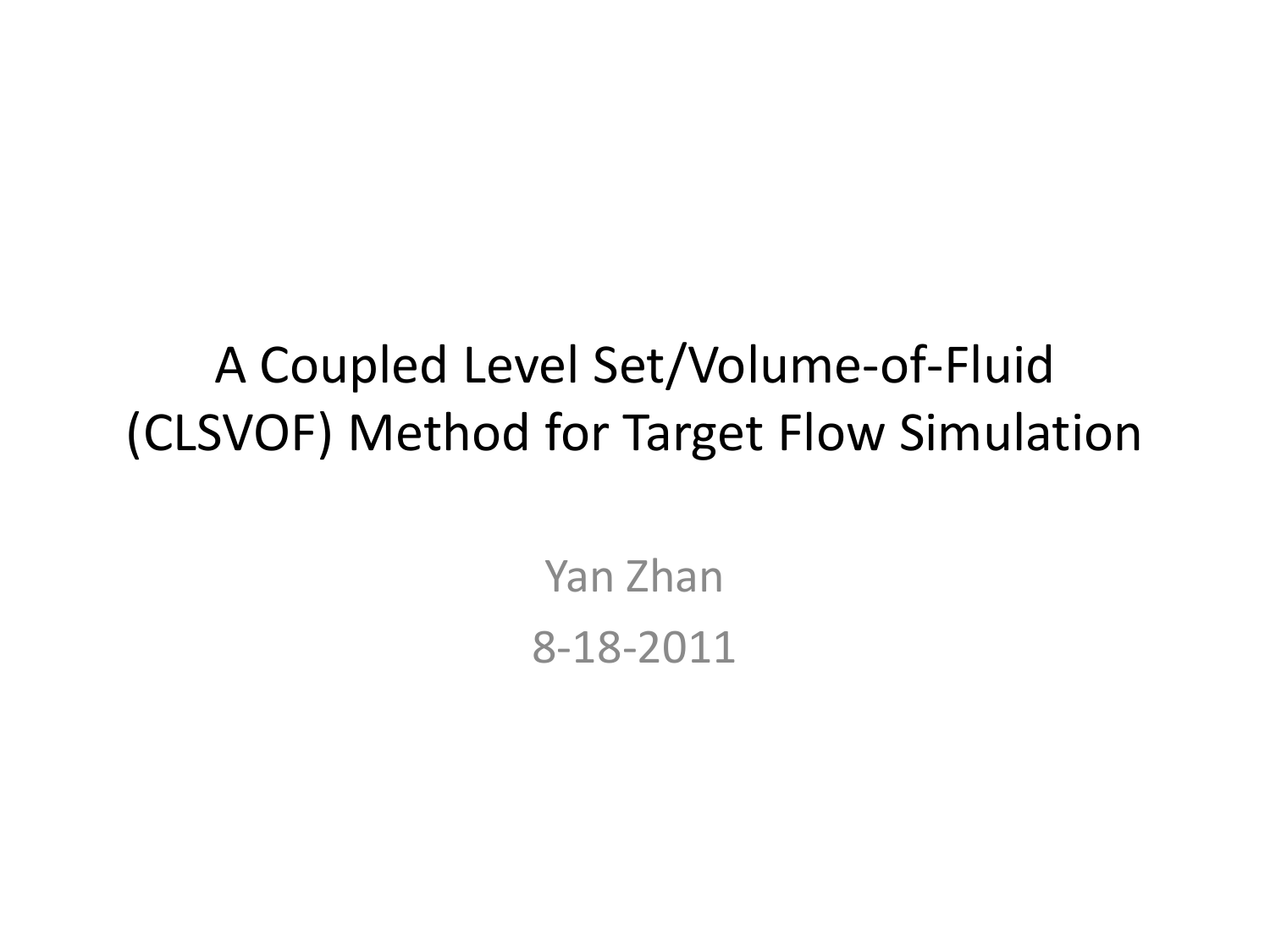# **Outline**

- What is CLSVOF?
- Why CLSVOF?
- How to implement CLSVOF?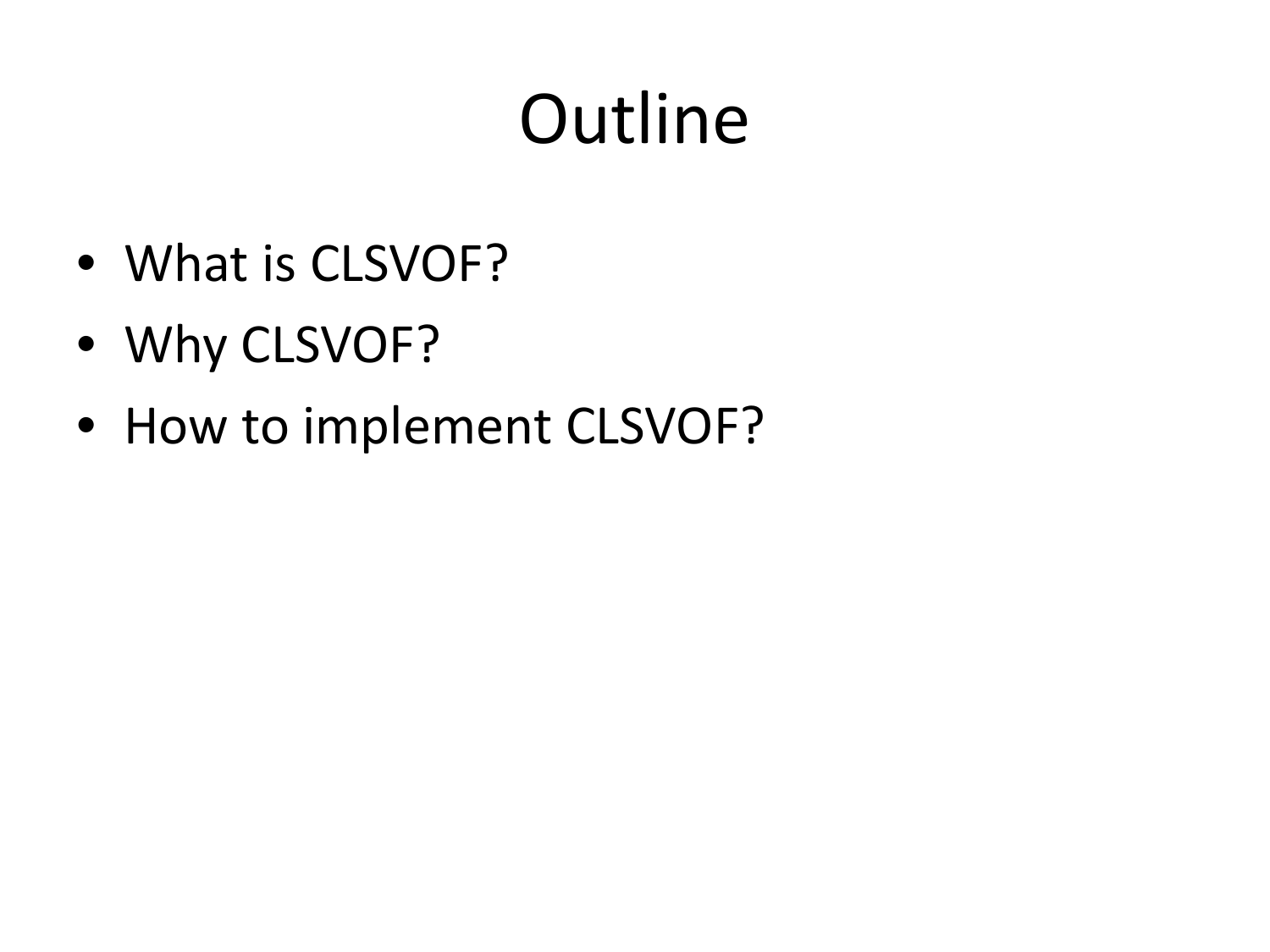## What is CLSVOF?

| <b>Volume of Fluid (VOF)</b>                                                                                                                                                                                                                            | <b>Level Set (LS)</b>                                                                                                                                                                                                                                                                                                                                    |
|---------------------------------------------------------------------------------------------------------------------------------------------------------------------------------------------------------------------------------------------------------|----------------------------------------------------------------------------------------------------------------------------------------------------------------------------------------------------------------------------------------------------------------------------------------------------------------------------------------------------------|
| • Volumetric phase fraction F<br>Phase $1$ $F=1$<br>Phase 2 $F=0$<br>Interface 0 <f<1<br>• Transport of <math>F</math>:<br/><math>(\rho F)_+ + \nabla \cdot (\rho \tilde{U} F) = 0</math><br/>Mass-conservative<br/>Diffusion of the interface</f<1<br> | • Level-Set function $\Phi$<br>$\phi > 0$<br>Phase 1<br>Phase 2 $\phi < 0$<br>Interface $\Phi=0$<br>• Transport of $F$ :<br>$(\rho \phi) + \nabla \cdot (\rho \widetilde{U} \phi) = 0$<br>• Robust geometric information (normals<br>and curvatures); automatic handling of<br>topological changes (merging and<br>pinching);<br>• Not mass-conservative |
| <b>Volume of Fluid</b><br>0,3<br>$\Omega$<br>$\bf{0}$<br>$\alpha$<br>0.05<br>$\circ$<br>$\overline{0}$<br>0.25<br>0.8<br>0,8<br>0.05<br>$\mathbf{0}$<br>$\bf{0}$<br>0.3                                                                                 | <b>Level Set</b><br><b>CLSVOF</b><br>$_{0.628}^{e}$<br>0.462<br>0.296<br>0, 13<br>0.0359                                                                                                                                                                                                                                                                 |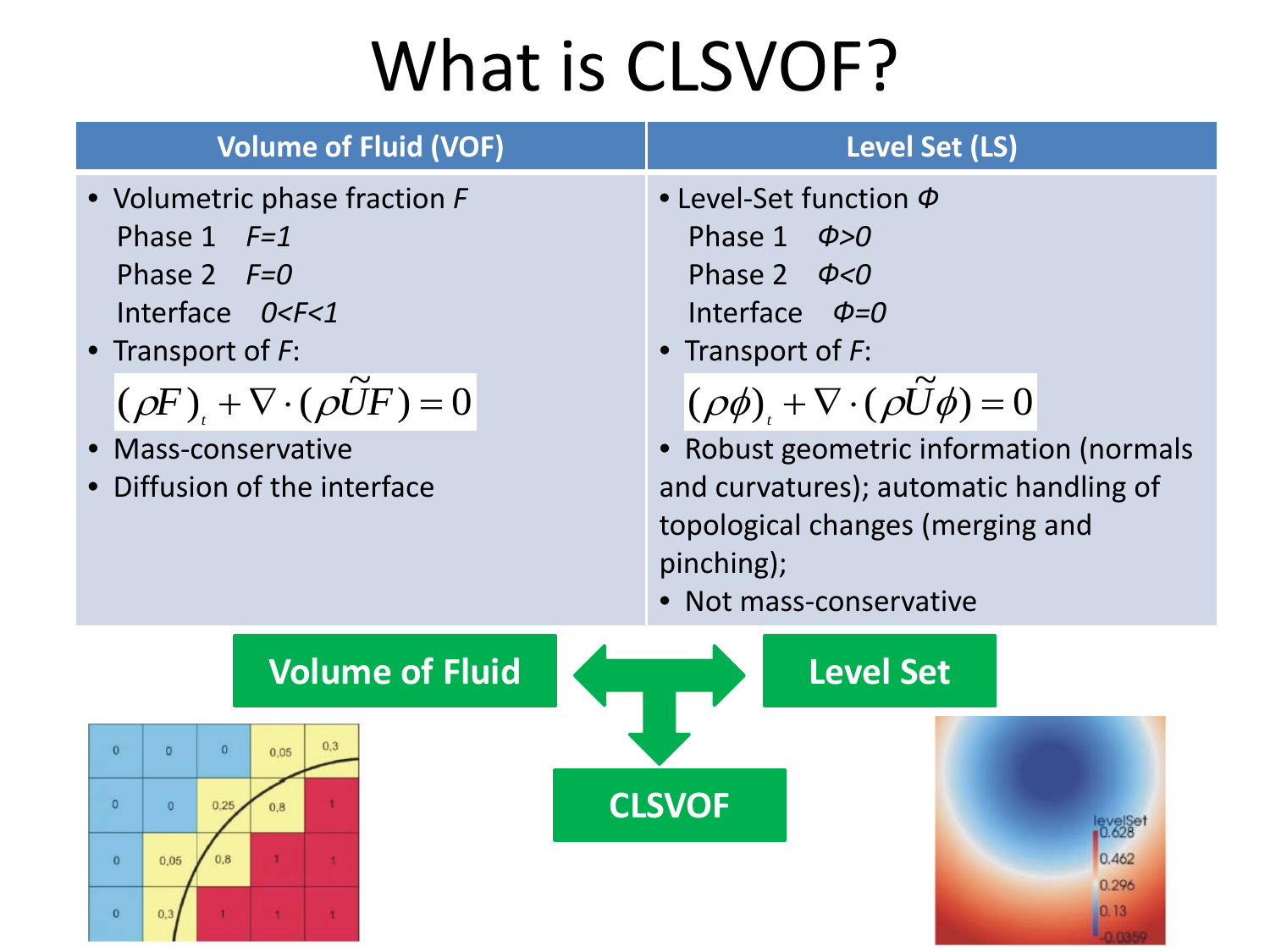# Why CLSVOF?



Menard, International Journal of Multiphase Flow, 33, 5 (2007)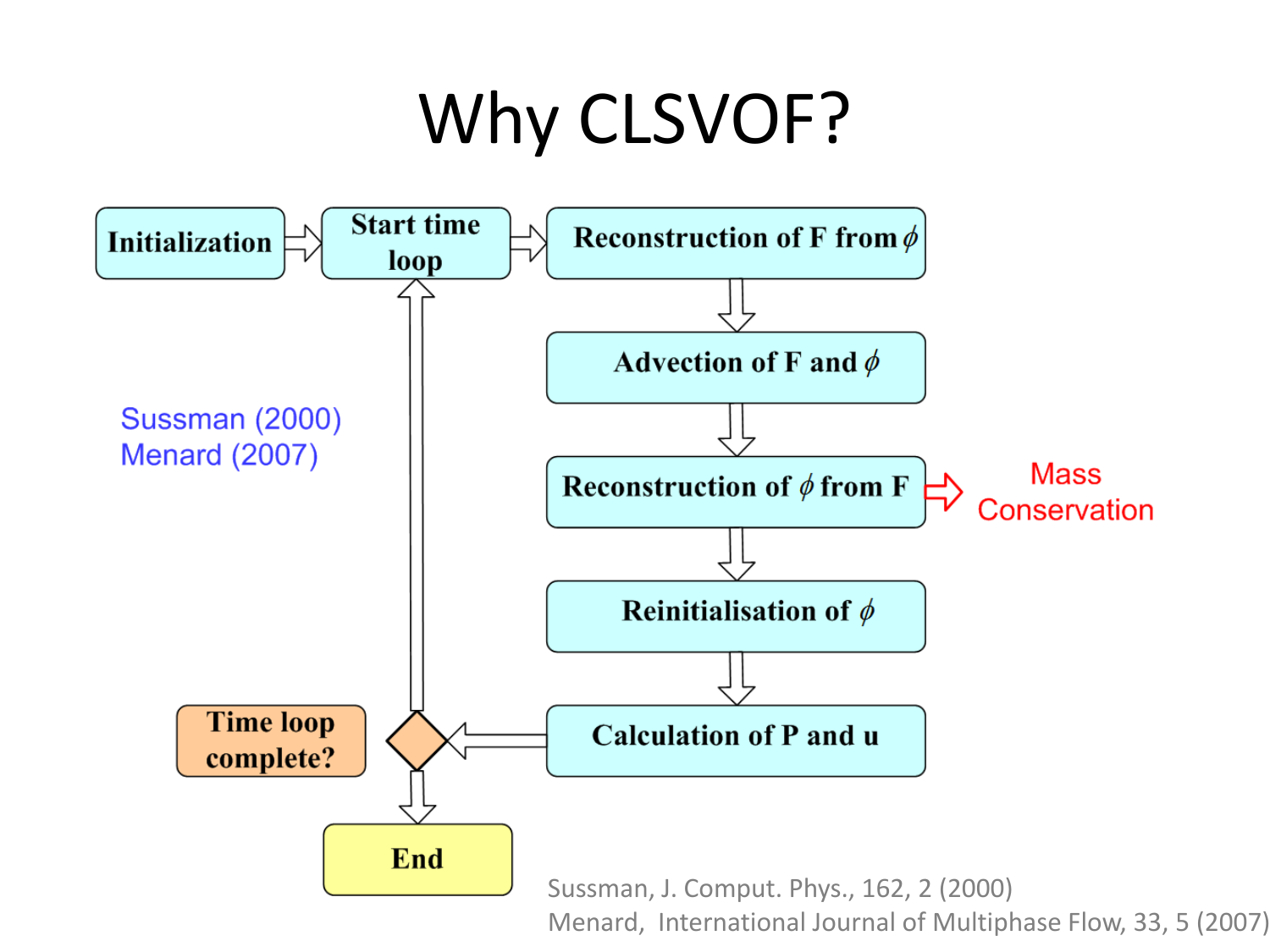# Why CLSVOF?



#### Development of the liquid jet (time step is 2.5 μm) (Menard, 2007)

| Jet characteristics      |                                |                                                                           |                              |
|--------------------------|--------------------------------|---------------------------------------------------------------------------|------------------------------|
| Diameter, $D$ ( $\mu$ m) | Velocity $(m s^{-1})$          | Turbulent intensity                                                       | Turbulent length scale       |
| 100                      | 100                            | $u^{\prime}/U_{\text{liq}} = 0.05$                                        | 0.1 <sub>D</sub>             |
| Phase                    | Density ( $\text{kg m}^{-3}$ ) | Viscosity (kg m <sup><math>-1</math></sup> s <sup><math>-1</math></sup> ) | Surface tension $(N m^{-1})$ |
| Liquid                   | 696                            | $1.2 \times 10^{-3}$                                                      | 0.06                         |
| Gas                      | 25                             | $1 \times 10^{-5}$                                                        |                              |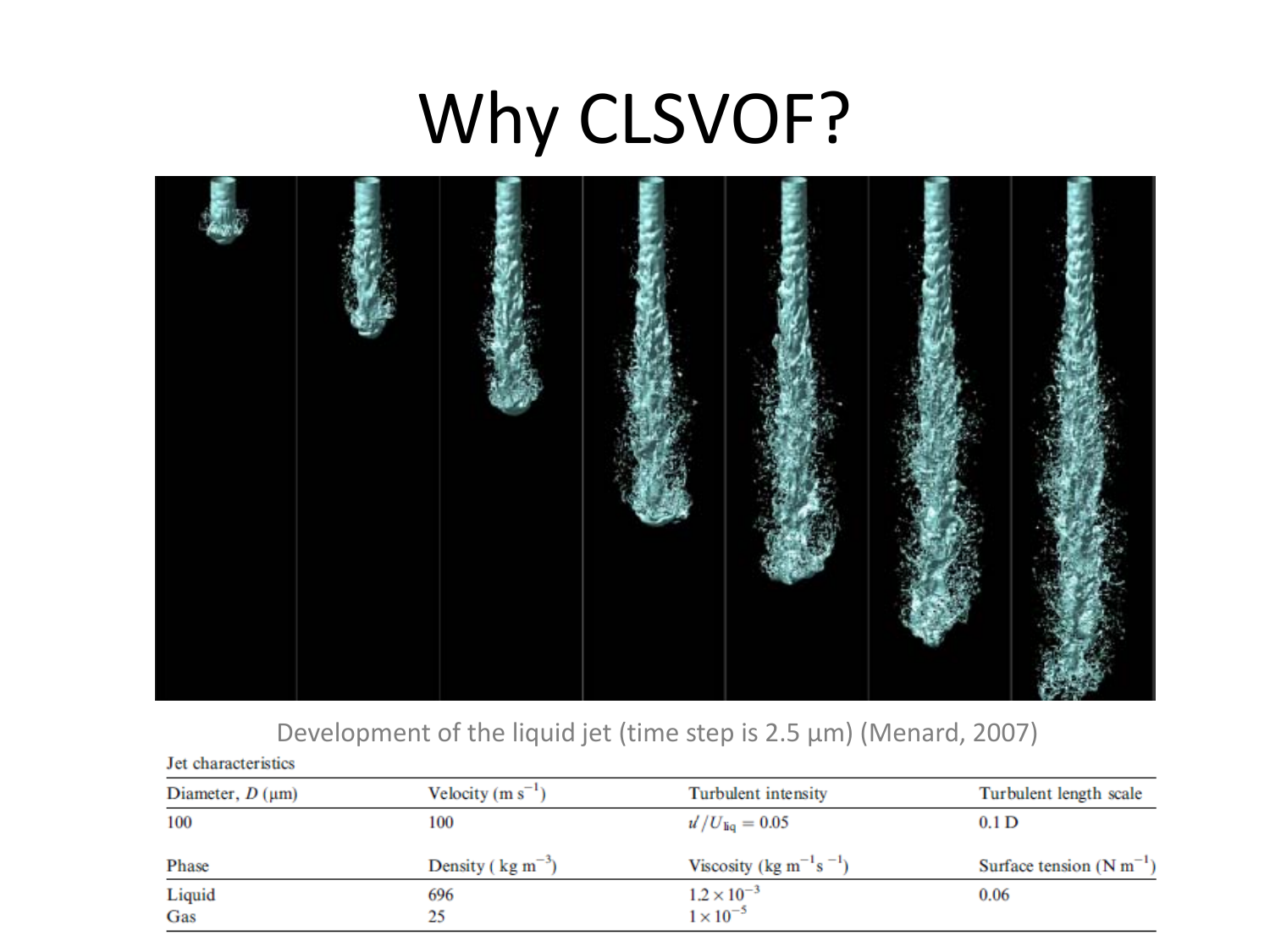#### Why CLSVOF?



Liquid jet surface and break-up near the jet nozzle







Liquid parcels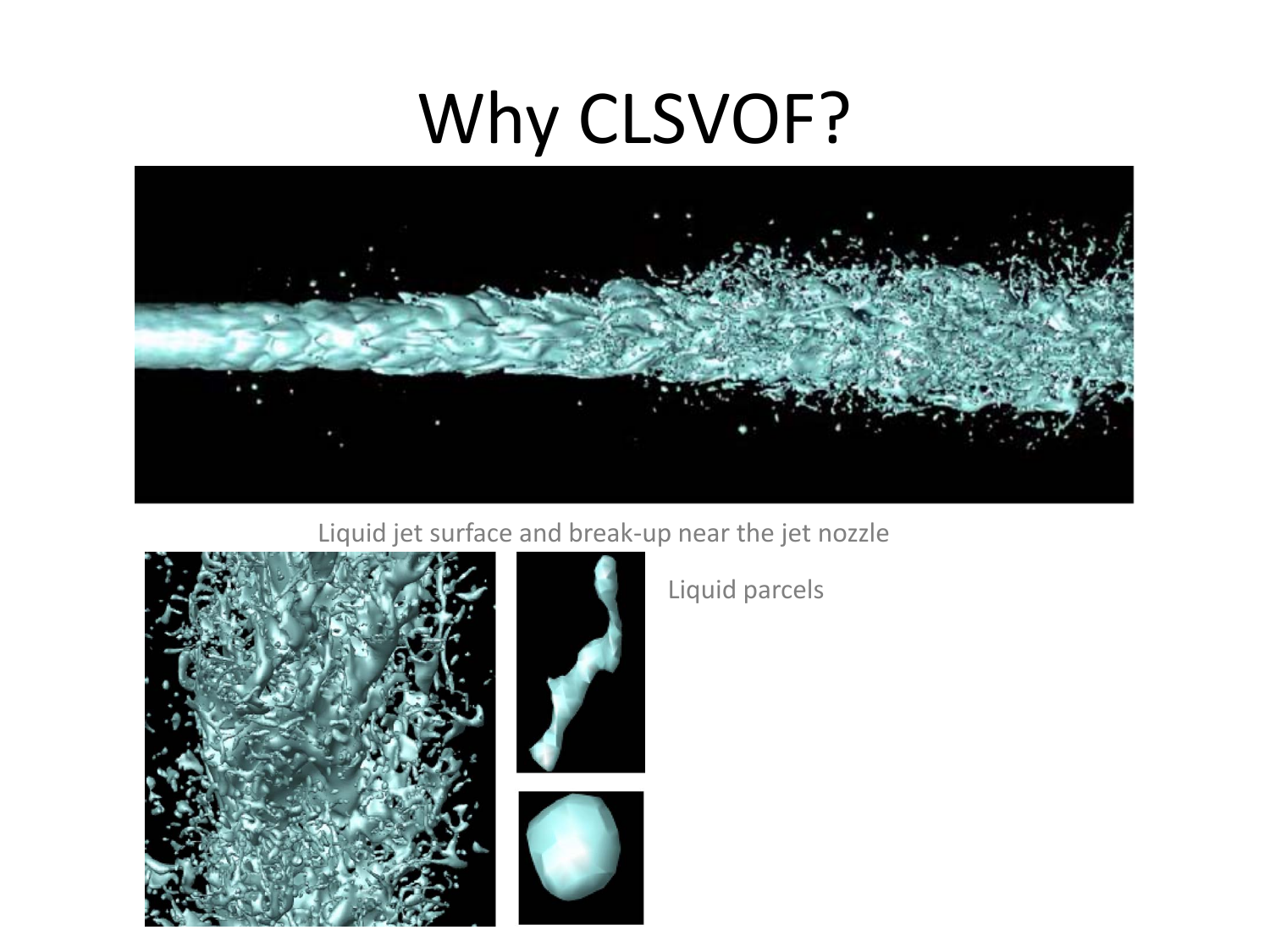- Couple LS with VOF within the CFD code FLUENT by implementing user defined functions (UDF)
- UDF
	- User written program that can be linked with FLUENT at run-time
	- Programmed in C and FLUENT defined macros
	- User-defined scalar (UDS) transport modeling customize FLUENT for level set equation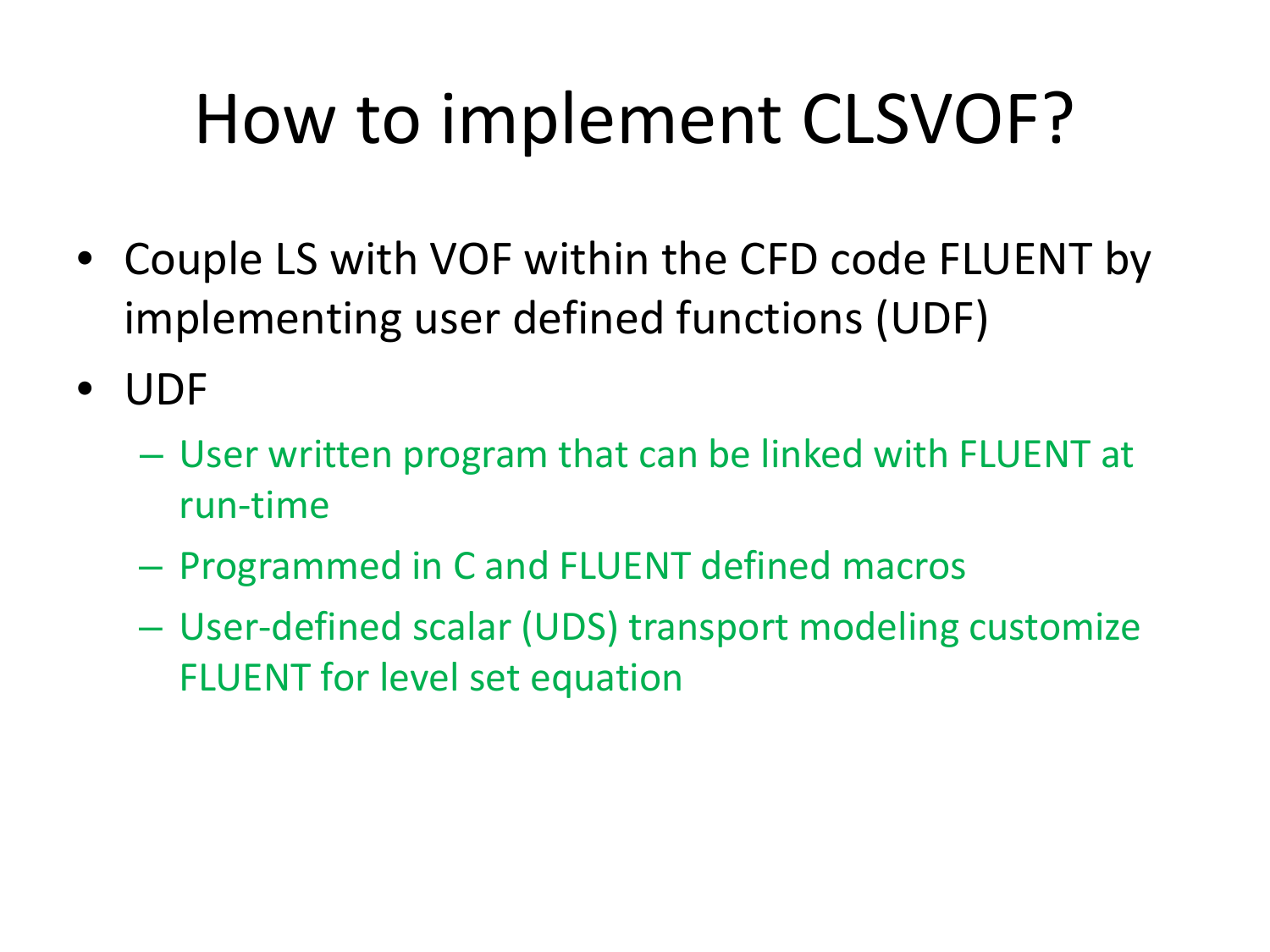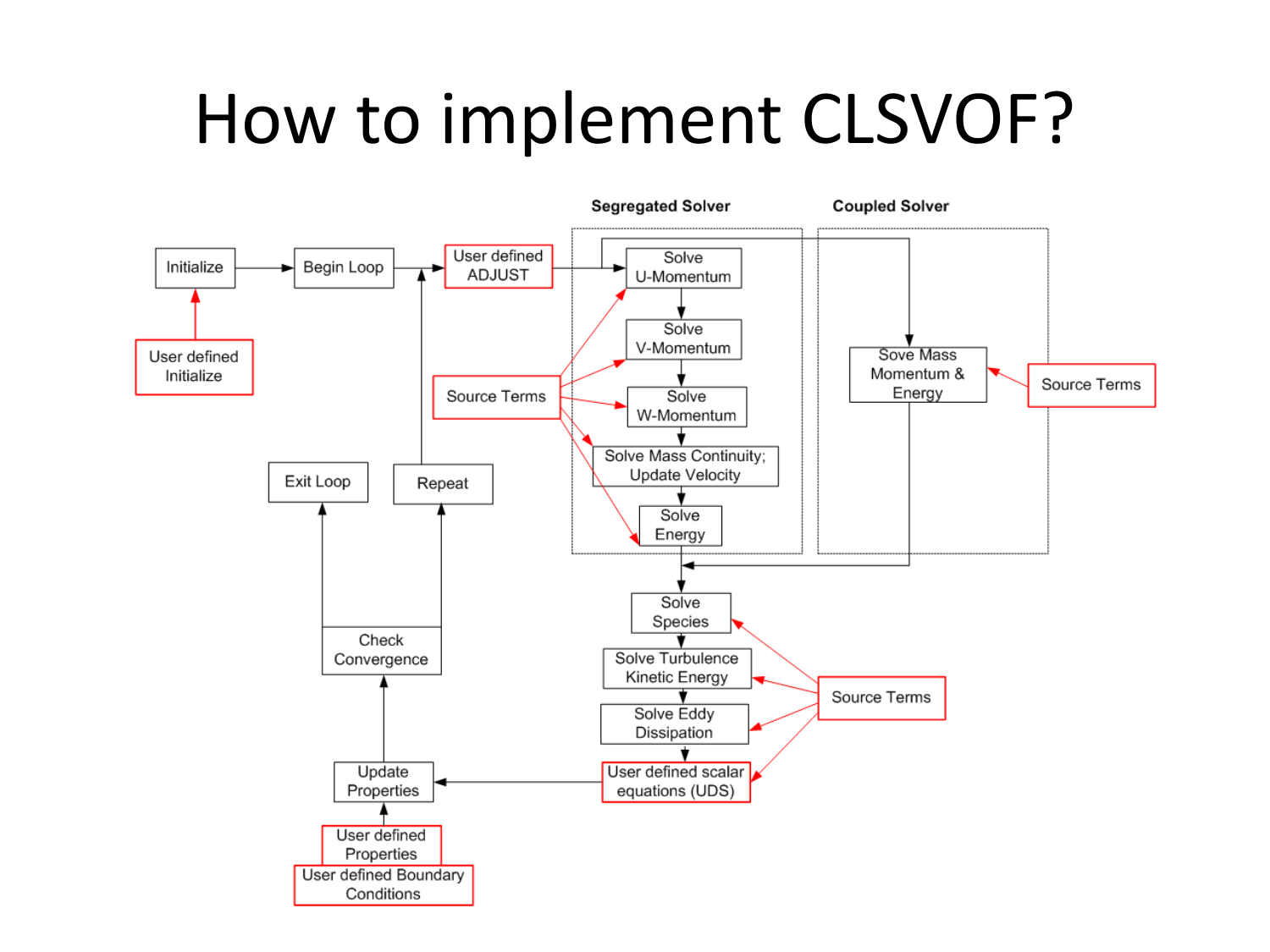

B. A. Nichita, 2010, PhD thesis, An improved CFD tool to simulate adiabatic and diabatic two-phase flows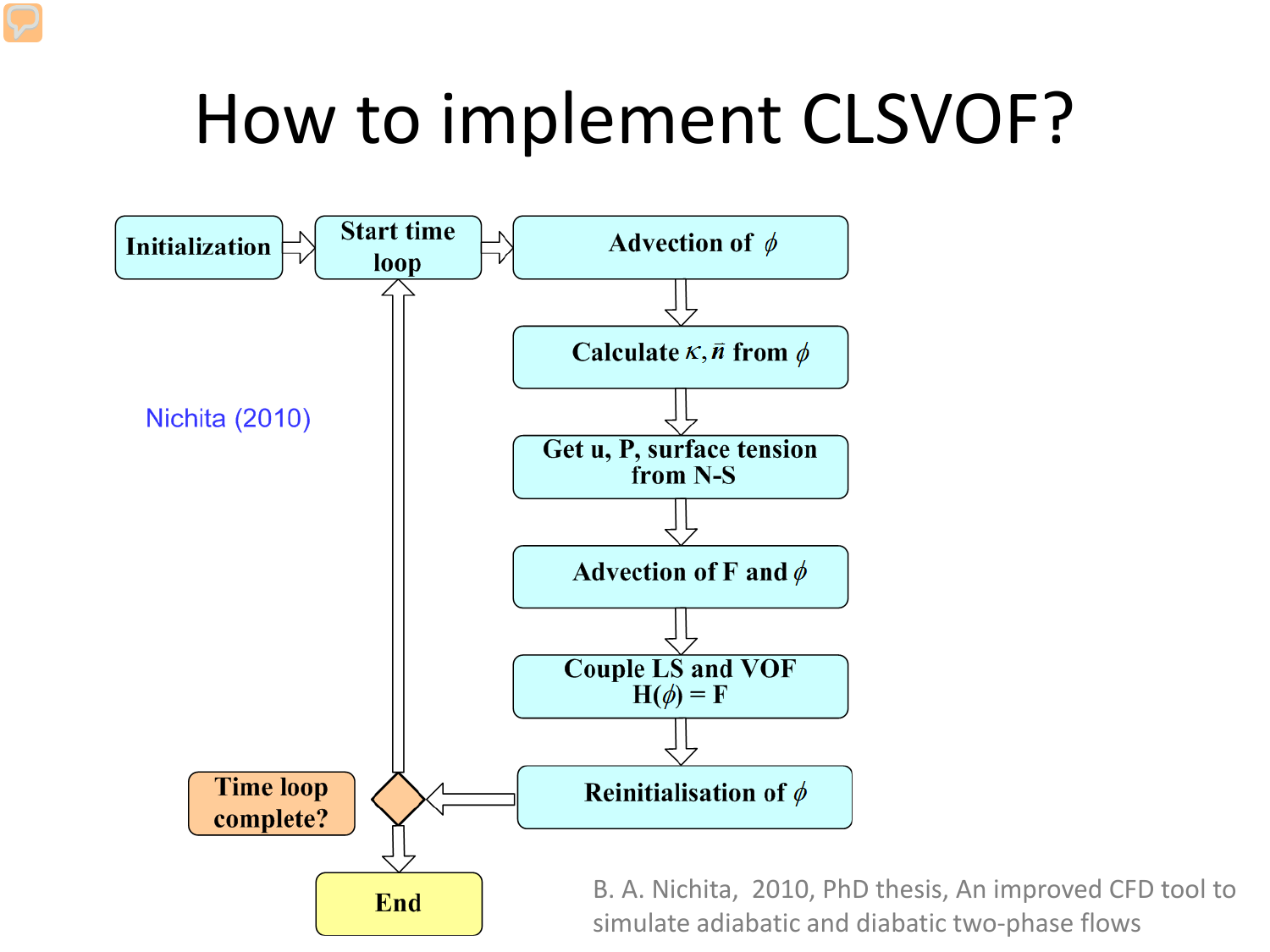- <span id="page-9-0"></span>• B.A. Nichita's test case
	- A bubble rising in a viscous fluid due to gravity



Level set contour (red) and volume-of-fluid contour (green) without coupling between LS and VOF (with large loss of mass).



 $(t = 0.2s)$ 

Level set contour (red) and volume-of-fluid contour (green) after solving the coupling equation between LS and VOF.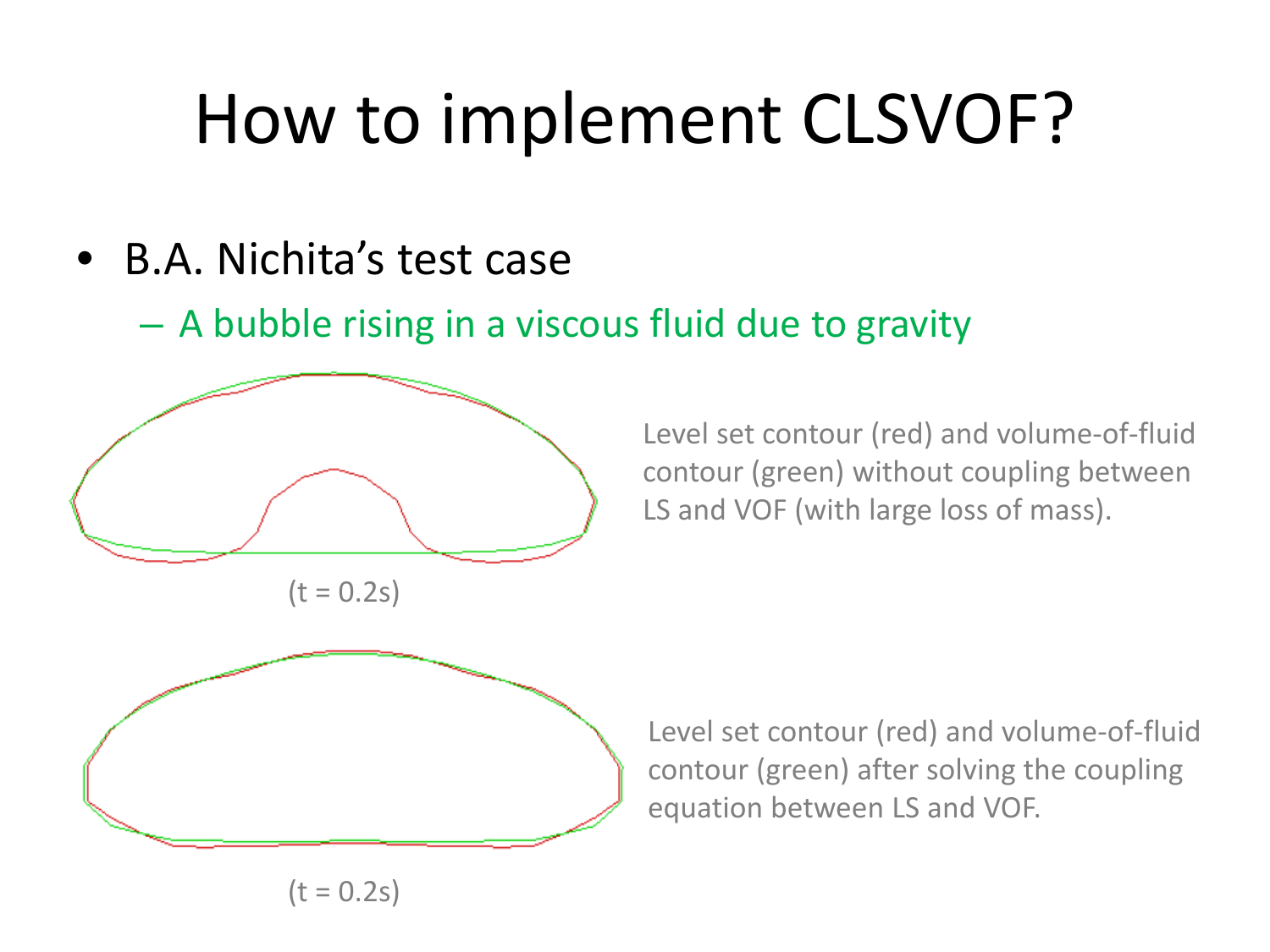• Setup UDS for LS in FLUENT

Scalar ø Transport Equation

$$
\frac{\partial \rho \phi}{\partial t} + \nabla \cdot (\rho \widetilde{U} \phi) = 0
$$

 $\nabla \cdot (\rho \widetilde{U} \phi)$ 

0

0

∂*t*

∂ρφ

- Unsteady term
- Convection term
- Diffusive term
- Source term

Additional term appear for turbulent flow such as

$$
-\rho \overline{u'_j \phi'} = \Gamma_j \frac{\partial \overline{\phi}}{\partial x_j}
$$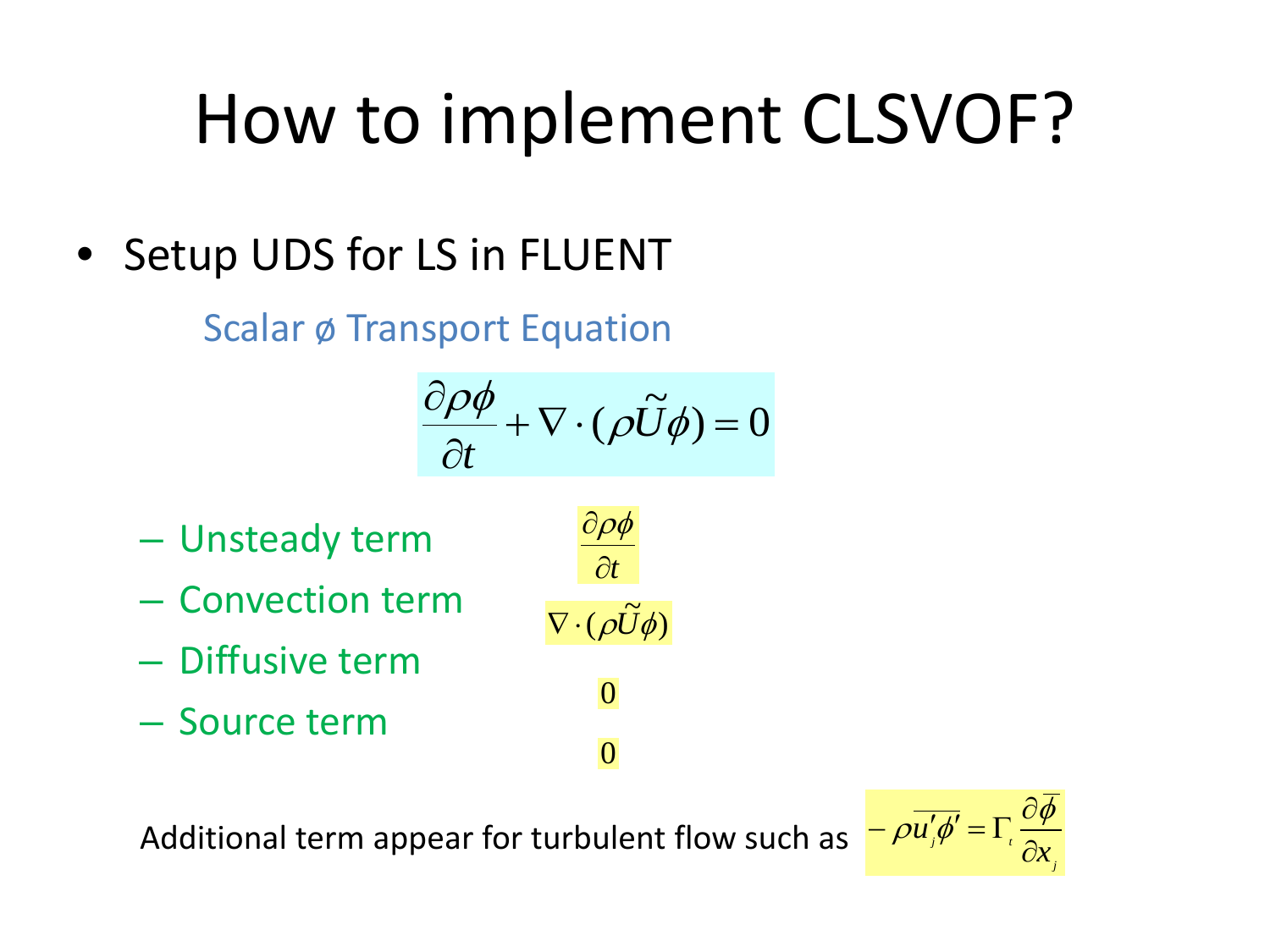- Setup UDS for LS in FLUENT
	- Set number of UDS
	- Set UDS terms ([Appendix A](#page-9-0))
		- DEFINE\_UDS\_UNSTEADY
			- Get unsteady term for scalar equation
		- DEFINE\_UDS\_FLUX
			- Returns user specified flux
		- DEFINE DIFFUSIVITY
			- Returns user diffusion coefficient (Γ)
		- DEFINE SOURCE
	- Set UDS boundary conditions
		- Constant
		- UDF: DEFINE\_PROFILE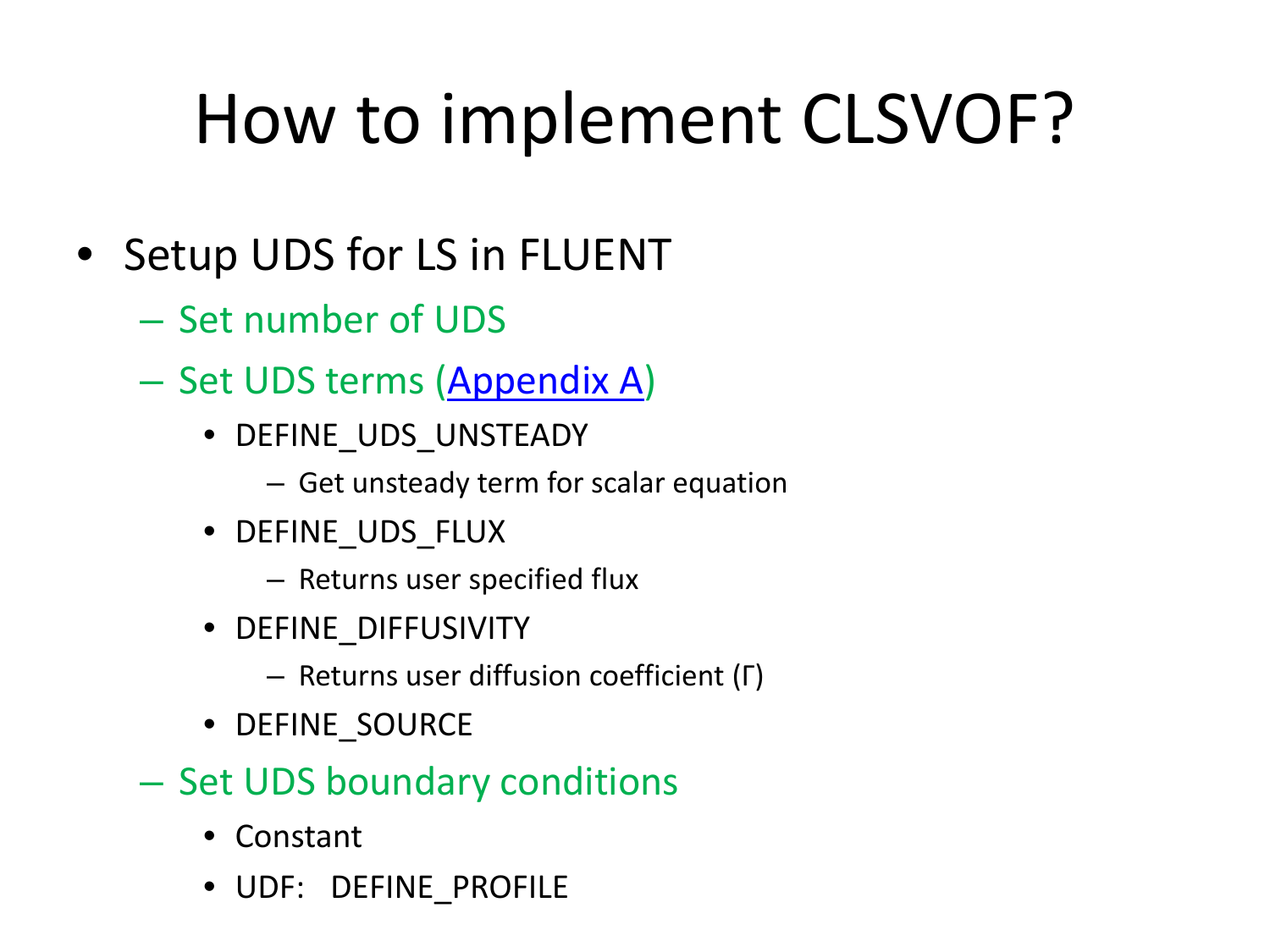#### Appendix Equations

- Incompressible two-phase flow
	- $\nabla \cdot U = 0$

$$
U_{i} + U \cdot \nabla U = -\frac{\nabla p}{\rho(\phi)} + \frac{1}{\rho(\phi)} \nabla \cdot (2\mu(\phi)D) - \frac{1}{\rho(\phi)} \gamma \kappa(\phi) \nabla H(\phi) + F
$$

$$
\phi_t + U \cdot \nabla \phi = 0
$$

$$
F_{\iota}+\nabla\cdot(UF)=0
$$

Density *ρ*(*Ф*), viscosity *μ* (*Ф*), and curvature *κ* (*Ф*) are written as,

 $|\phi|$  $\kappa(\phi) = \nabla \cdot \frac{\nabla \phi}{\nabla \phi}$  $\mu(\phi) = \mu_{s}(1 - H(\phi)) + \mu_{t}H(\phi)$  $\rho(\phi) = \rho_{\rm g} (1 - H(\phi)) + \rho_{\rm g} H(\phi)$ ∇ ∇  $\overline{(\phi)} = \nabla \cdot$ 

*D* is defined as the rate of deformation tensor

 $D = (\nabla U) + (\nabla U)^{T}$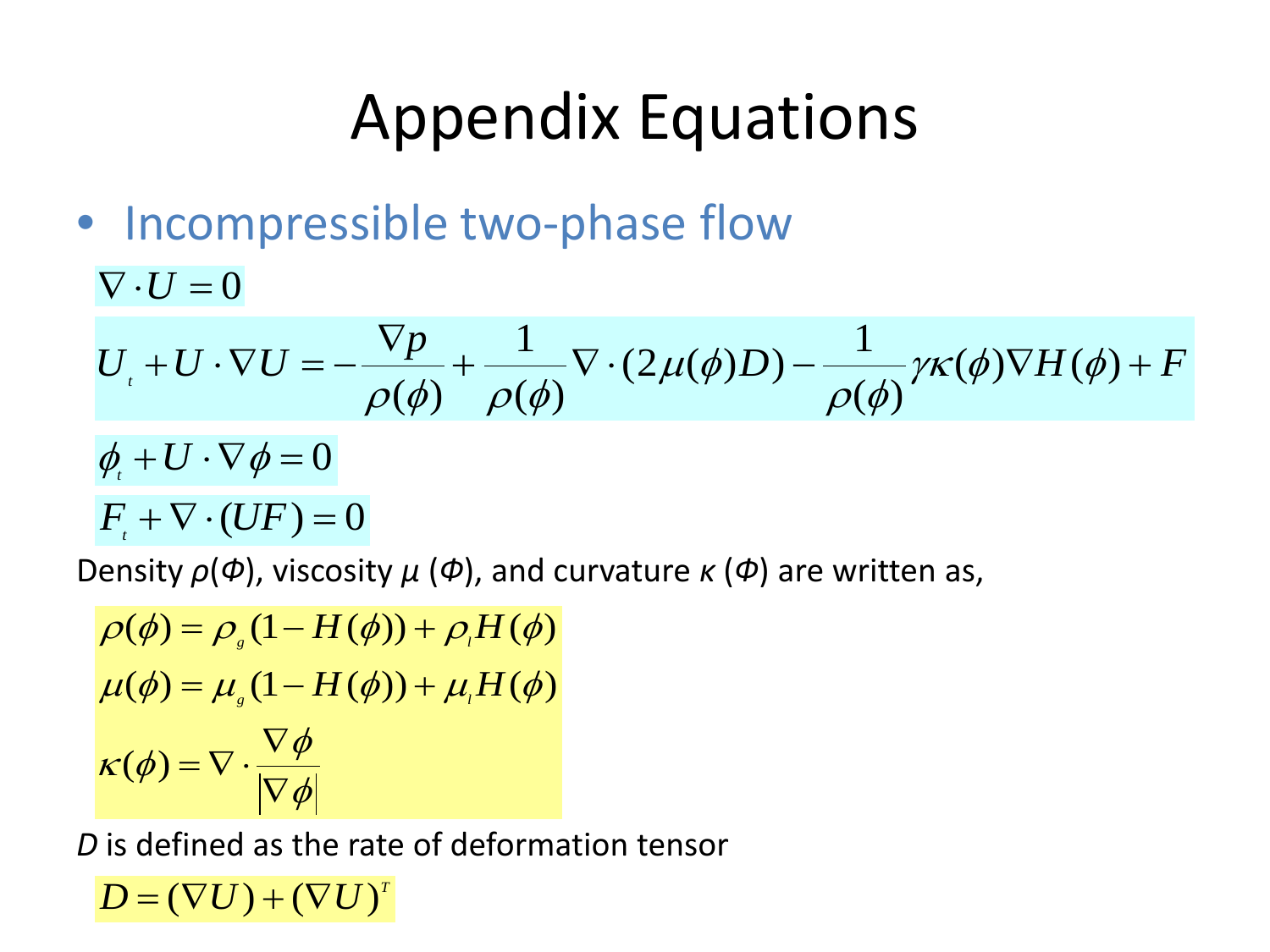# Appendix Equations

#### • Incompressible two-phase flow

The surface tension force is

$$
\frac{1}{\rho(\phi)}\gamma\kappa(\phi)\nabla H(\phi)
$$

where *H* is the Heaviside function,

 $\lfloor$ ノ<br>〜  $\int 1$  if  $\phi >$ = 0 otherwise.  $H(\phi) = \begin{cases} 1 & \text{if } \phi > 0 \\ 0 & \text{if } \phi > 0 \end{cases}$ 

*F* will be initialized in each computational cell  $\Omega_{ij}$ 

$$
F_{ij} = \frac{1}{\Delta r \Delta z} \int_{\Omega_{ij}} H(\phi(r,z,0)) r dr dz
$$

where  $\Omega_{ii}$  is

$$
\Omega_{ij} = (r, z) | r_i \le r \le r_{i+1} \text{ and } z_j \le z \le z_{j+1}
$$